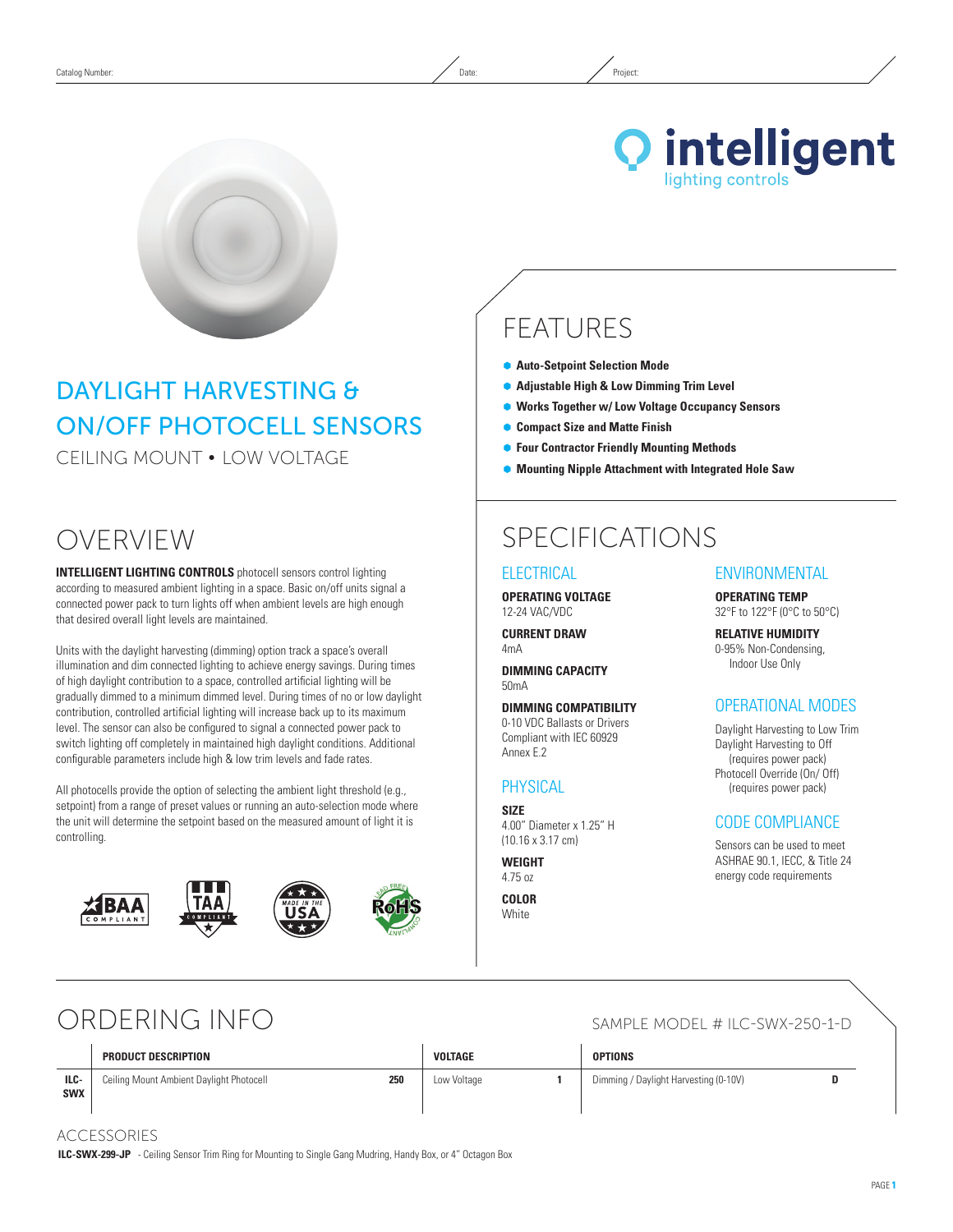# APPLICATIONS

There are two types of photocell operation; ON/OFF PHOTOCELL CONTROL and DAYLIGHT HARVESTING CONTROL (see descriptions below). A photocell sensor can be used by itself (e.g., STANDALONE operation) or together with low voltage occupancy sensors. Only one photocell sensor should be configured to control any particular group of lights.

#### **ON/OFF PHOTOCELL CONTROL**

- Recommended for public spaces (hallways, entryways, etc) where fully switching lighting off/on will not be noticed .
- Photocell output (blue wire) will turn lights off if ambient light level surpasses threshold and back on if level drops.
- To prevent cycling of lights back on after lighting is turned off, a "deadband" level equal to the measured level of light being controlled is continuously maintained in the unit. For lighting to turn off the ambient light level must be higher than the sum of the setpoint and the deadband.

#### **DAYLIGHT HARVESTING CONTROL**

- Recommended for spaces where it is important to not distract occupants (e.g., offices, classrooms).
- Ã Unit will gradually dim lighting in order to maximize energy savings while maintaining desired overall lighting level.
- After dimming to low trim level, unit can optionally be enabled to turn off lights completely.

**RED** 12-24V **BLK** COMMON

WHT **OCCUPANCY INPUT** 

PHOTOCELL + OCCUPANCY OUTPUT

BLU

## WIRING

### **BASIC Wiring**



### **STANDALONE On/OFF PHOTOCELL APPLICATION**



#### **ON/OFF PHOTOCELL + OCCUPANCY APPLICATION**



**\*\*** IF NO OCCUPANCY SENSORS ARE PRESENT, CONNECT PHOTOCELL WHITE WIRE TO RED